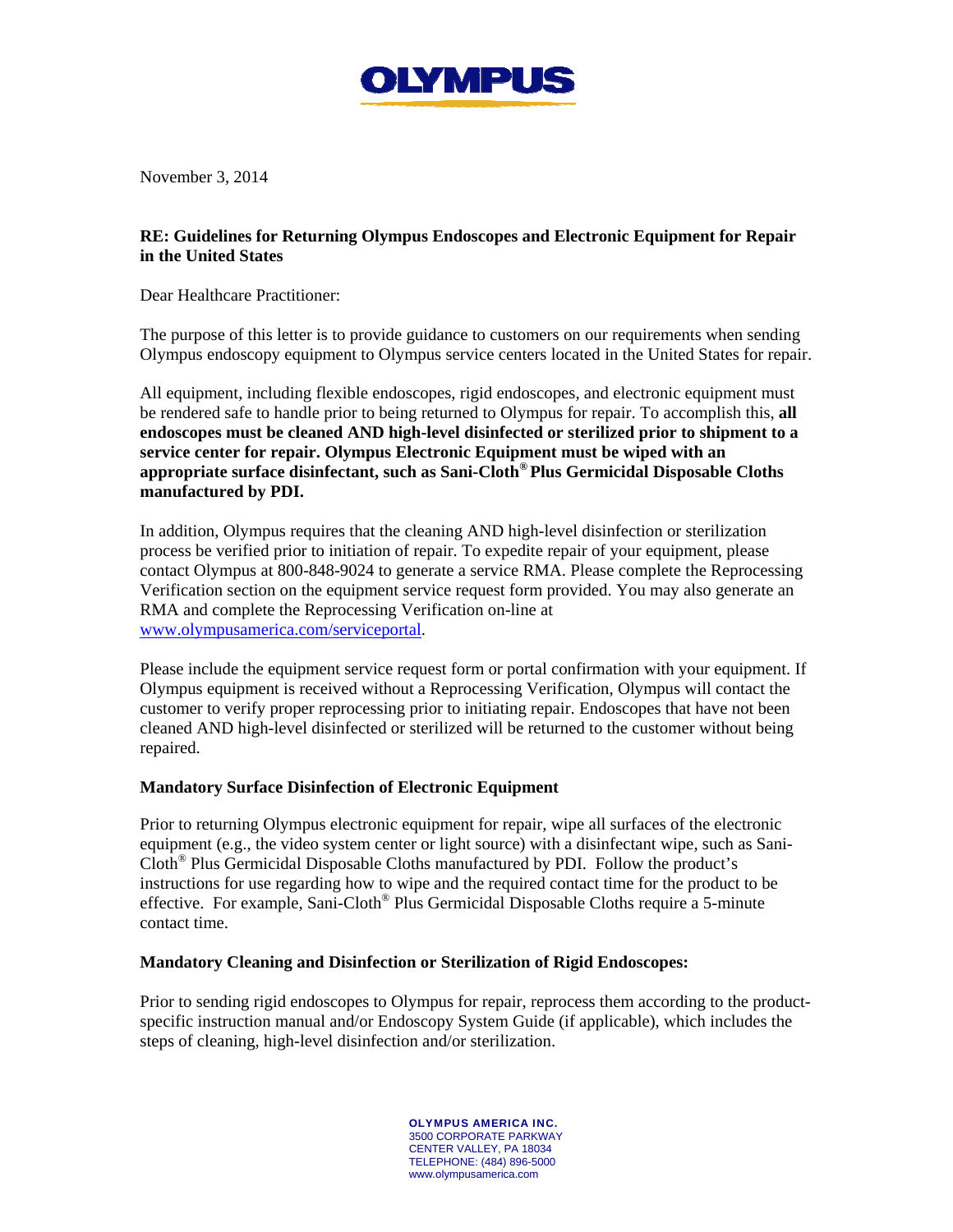

### **Mandatory Cleaning and Disinfection or Sterilization of Flexible Endoscopes:**

For flexible endoscopes, refer to the reprocessing manual that accompanies each endoscope for instructions on proper manual cleaning, high level disinfection and/or sterilization, which is required prior to returning the equipment to Olympus for repair.

The following information provides guidance on how to reprocess damaged flexible endoscopes to render them safe to handle. Damaged endoscopes that are still watertight should be reprocessed according to instructions provided in the Olympus reprocessing manual. However, if the endoscope has developed a leak, routine reprocessing may lead to further damage. Therefore, Olympus has developed special guidelines for flexible endoscopes that have failed leakage testing.

The key to preventing further damage to a leaking endoscope is to provide positive pressure to the endoscope during all phases of the reprocessing cycle by connecting the endoscope to the maintenance unit (Olympus model MU-1) or light source. This will ensure that the endoscope is pressurized throughout the entire reprocessing cycle and will help to prevent fluid from entering the endoscope.

A leak in the endoscope will be indicated by a continuous series of bubbles emerging from a location on the endoscope. Before removing the endoscope from the water, identify and make note of the location of the leak. With the maintenance unit or light source still turned on and the leakage tester still connected, remove the endoscope from the water. If the maintenance unit or light source is turned off while the endoscope is immersed, water may invade the internal spaces and further damage the endoscope.



### **Mandatory Manual Cleaning for Leaking Endoscopes**

**1.** For a leak detected in the covering of the insertion tube, bending section, or universal cord, turn the maintenance unit OFF. Detach the leakage tester from the maintenance unit or the light source. Wait 30 seconds or until the covering of the bending section contracts to its pre-expansion size. Detach the leakage tester from the endoscope. Thoroughly dry the identified location of the leak on the outer area of the scope using alcohol and a clean lint-free cloth. Carefully apply a piece of electrical tape over the location of the leak prior to immersing the endoscope in detergent solution. Wrapping the tape too tightly may result in damage to the endoscope. For leaks detected in other locations (e.g., internal channel), proceed with the instructions provided below.

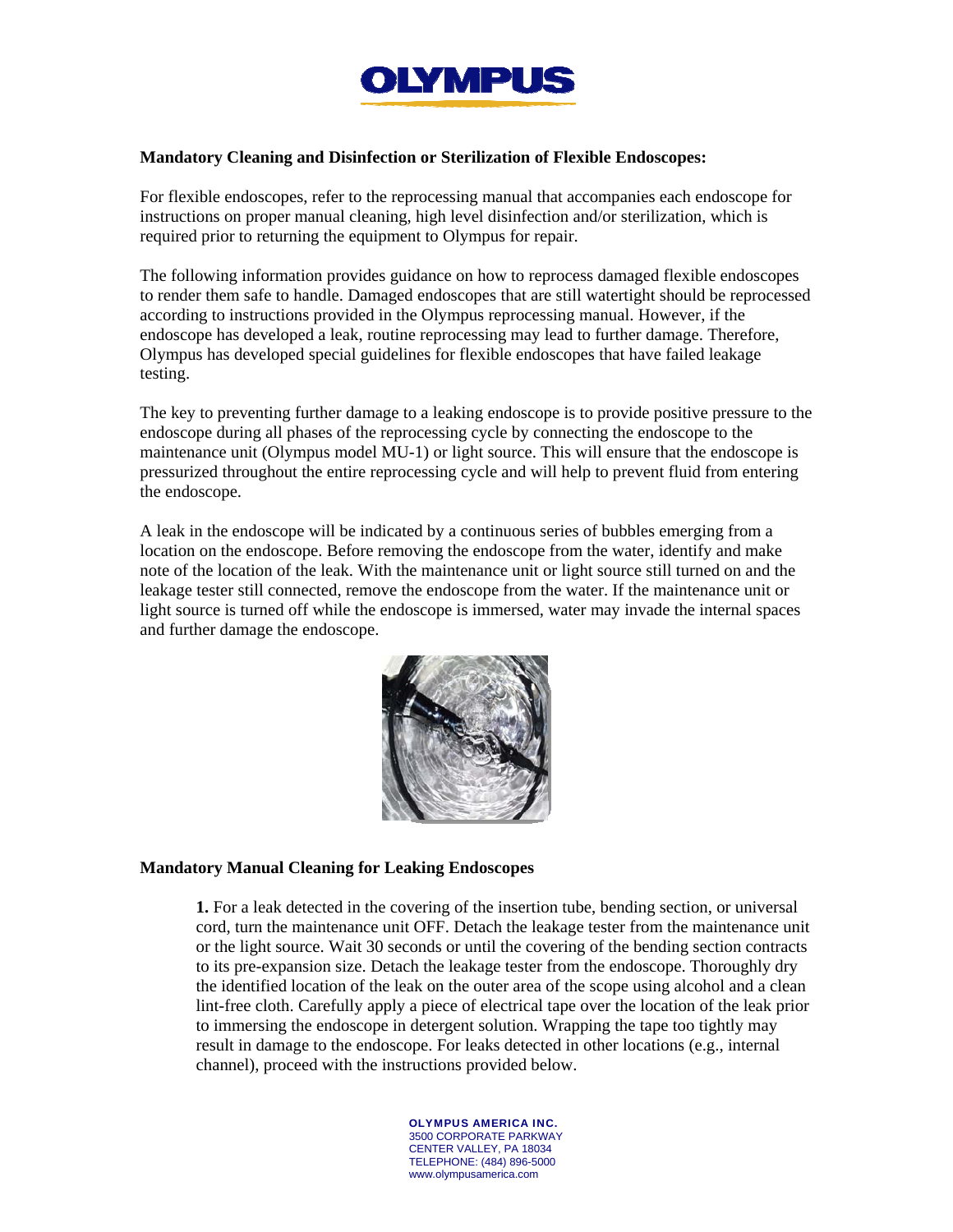

Note: Please be advised that Olympus recommends use of a colored tape, such as red, yellow, or blue to allow for easier visual identification of a scope in need of repair after leak testing and cleaning. It is further recommended that customers develop a path/segregation technique for endoscopes requiring repair to minimize the possibility of reuse prior to being returned to Olympus for repair.



**2.** Fill a basin with detergent solution at the temperature and concentration recommended by the detergent manufacturer. Use a basin that is at least 40 cm by 40 cm (16" by 16") in size and deep enough to allow the endoscope to be completely immersed.

**3.** Insert the leakage tester connector into the output socket of the maintenance unit or the light source and turn the maintenance unit or the light source ON. Set the light source's airflow regulator switch to "HIGH" or "3."

**4.** Connect the leakage tester's connector cap to the venting connector of the waterresistant cap. For 190-series endoscopes, the leakage test connects directly to the venting connector.

**5.** Fully immerse the endoscope in the detergent solution.

**6.** Perform manual cleaning according to the instructions provided in the reprocessing manual. Minimize unnecessary flexion of the insertion tube and universal cord during cleaning.

### **Mandatory High-Level Disinfection or Sterilization for Leaking Endoscopes**

1. Sterilization:

Following manual cleaning, the preferred method of rendering a leaking endoscope safe to handle is ethylene oxide sterilization. Ethylene oxide sterilization should be performed according to the instructions provided in the endoscope's reprocessing manual. If electrical tape was applied to a leak detected in the endoscope's external surface, remove the tape and wipe with 70% ethyl or isopropyl alcohol prior to ethylene oxide sterilization.

If ethylene oxide sterilization is not possible, perform high-level disinfection or STERRAD sterilization according to the instructions provided below.